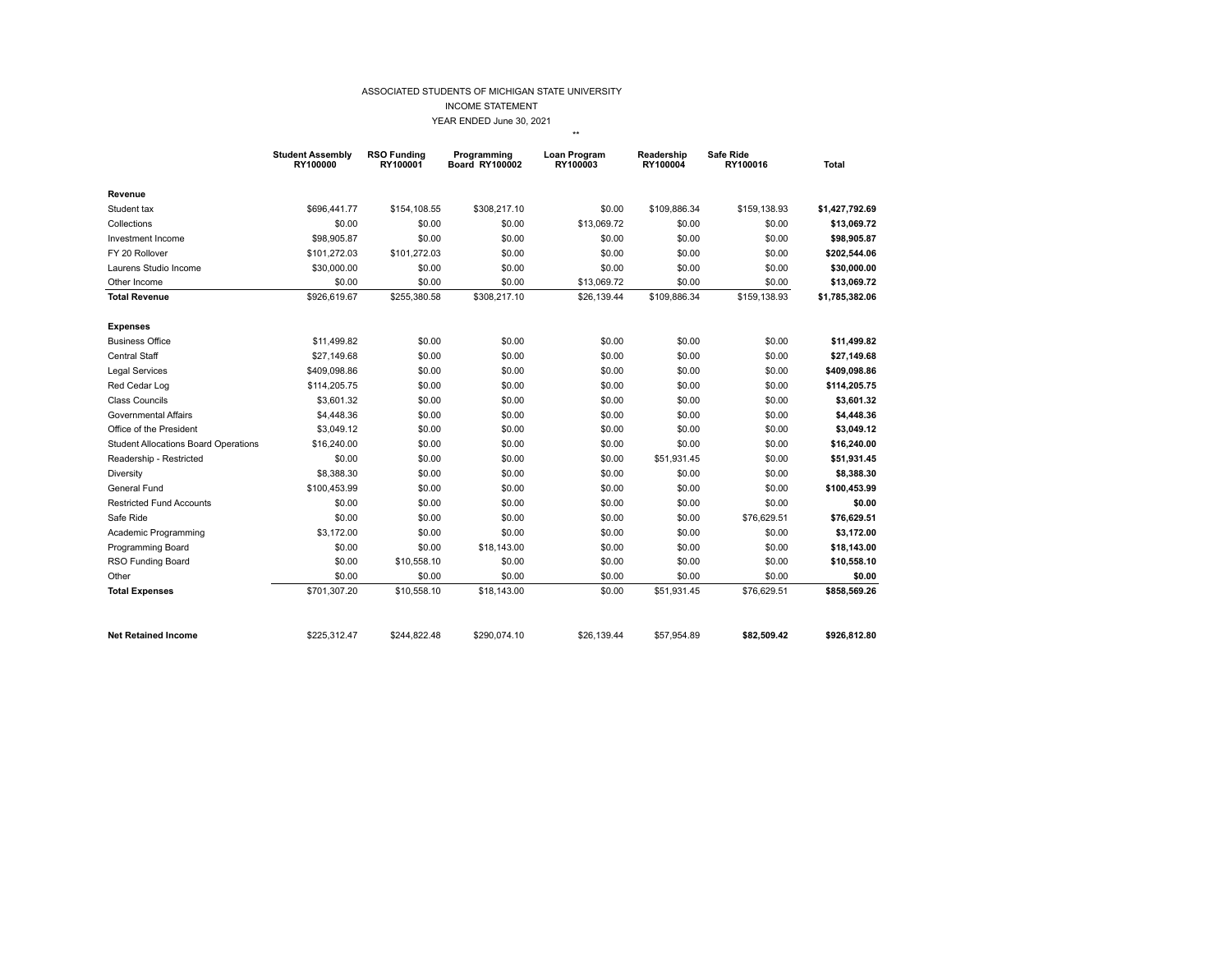## ASSOCIATED STUDENTS OF MICHIGAN STATE UNIVERSITY STATEMENT OF CASH FLOWS YEAR ENDED June 30, 2021

| Account Name                      | <b>General Assembly</b> | <b>Funding Board</b> | Programming Board | Loan Program | <b>Readership Program</b> | Safe Ride RY10 |                |
|-----------------------------------|-------------------------|----------------------|-------------------|--------------|---------------------------|----------------|----------------|
| Account#                          | RY100000                | RY100001             | RY100002          | RY100003     | RY100004                  | RY100016       | Totals         |
| <b>Beginning Balance</b>          | \$475,603.57            | \$81,316.92          | \$20,554.25       | \$54,425.19  | \$62,862.53               | \$45,597.76    | \$740.360.22   |
| <b>Net Activity</b>               |                         |                      |                   |              |                           |                |                |
| Income (w/transfers)              | \$926,619.67            | \$255,380.58         | \$308,217.10      | \$26,139,44  | \$109,886.34              | \$159,138.93   | \$1.626.243.13 |
| <b>Accounts Payable</b>           | \$111,358.80            | \$0.00               | \$0.00            | \$0.00       | \$0.00                    | \$0.00         | \$111.358.80   |
| <b>Prepaid Expenses</b>           | \$39,217.28             | \$0.00               | \$0.00            | \$0.00       | \$0.00                    | \$0.00         | \$39.217.28    |
| Expenses (w/transfers)            | \$701.307.20            | \$10,558.10          | \$18,143.00       | \$0.00       | \$51,931.45               | \$76,629.51    | \$781.939.75   |
| Net Increase in Cash              | \$74.736.39             | \$244.822.48         | \$290,074.10      | \$26,139.44  | \$57,954.89               | \$82,509.42    | \$693,727.30   |
|                                   |                         |                      |                   |              |                           |                |                |
| Cash at the beginning of the year | \$475,603.57            | \$81,316.92          | \$20.554.25       | \$54,425.19  | \$62,862.53               | \$45,597.76    | \$694.762.46   |
| Net Increase in cash              | \$74,736.39             | \$244,822.48         | \$290.074.10      | \$26,139.44  | \$57,954.89               | \$82,509.42    | \$693,727.30   |
| Cash at the end of the year       | \$550,339.96            | \$326,139.40         | \$310,628.35      | \$80.564.63  | \$120,817.42              | \$128,107.18   | \$1.388.489.76 |